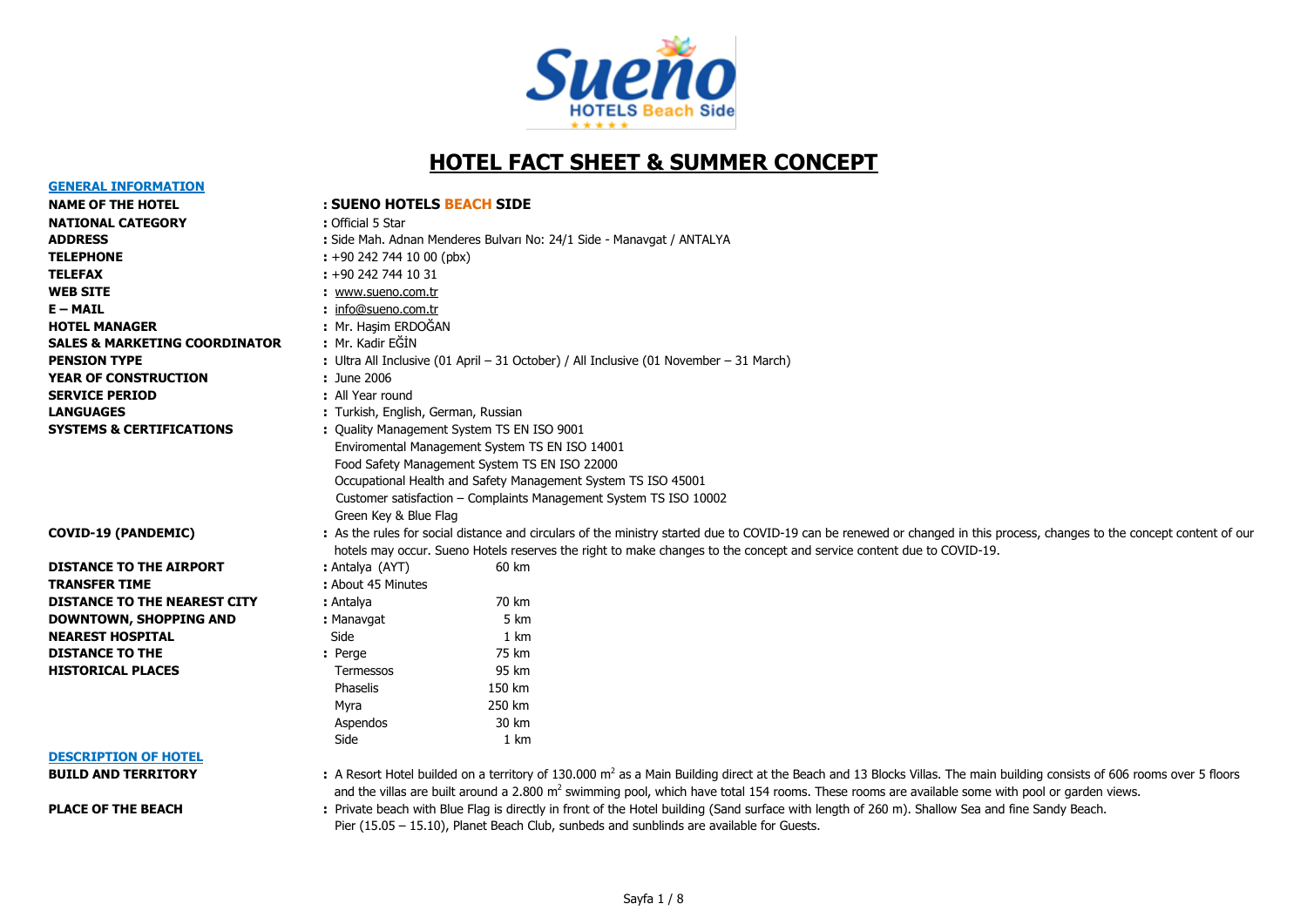

#### **WELCOME & FAREWELL**

Welcome and farewell of Guests with several Snacks and beverages (01.06 - 30.09)

Welcome of guest with cold towels (according to the season) (01.06 - 30.09)

Personel accompanying for VIP's and Guests from Villas to the room

Providing all the neccessary informations for 24 hours by the hotel staff

Providing drinks to adults and children during the check-in (01.06 - 30.09)

Indoor and Outdoor Parking for Free with Valet parking service

Reservation priority at the Main Restaurant for handicapped guests

#### **OUR ROOMS**

| <b>Name of Room</b>                                                                                                                                                                                   | Size        | <b>Room View</b> |                |                 |                           |  | <b>Room sections</b> |                                                                                |  |  |  | <b>Floor</b> |                     | Bath      |                                      |  |  |
|-------------------------------------------------------------------------------------------------------------------------------------------------------------------------------------------------------|-------------|------------------|----------------|-----------------|---------------------------|--|----------------------|--------------------------------------------------------------------------------|--|--|--|--------------|---------------------|-----------|--------------------------------------|--|--|
| Code<br>Type                                                                                                                                                                                          |             | of Rooms         | m <sup>2</sup> | Lat. Sea   Land |                           |  |                      | Total Rooms   Bed Room   Living Room   Terrace   Balcony   Jacuzzi   WC   Bath |  |  |  |              | Maximum<br>Capacity |           | Carpet   Laminate   Shower   Bathtub |  |  |
| <b>Standart Room</b>                                                                                                                                                                                  | <b>OSTD</b> | 495              | 31             | $\lambda$       | $\lambda$                 |  |                      |                                                                                |  |  |  |              | $2 + 1$             | $\lambda$ | X                                    |  |  |
| Family Room                                                                                                                                                                                           | <b>OFAM</b> | 95               | 43             |                 | $\lambda$                 |  |                      |                                                                                |  |  |  |              | $3 + 1$             |           | X                                    |  |  |
| Suite Room                                                                                                                                                                                            | <b>OSUI</b> |                  | 91             | $\lambda$       |                           |  |                      |                                                                                |  |  |  |              | $3 + 1$             | $\lambda$ | X                                    |  |  |
| Handicapped Room                                                                                                                                                                                      | <b>OSTD</b> | 8                | 31             |                 | $\checkmark$<br>$\lambda$ |  |                      |                                                                                |  |  |  |              | $2 + 1$             | $\lambda$ | X                                    |  |  |
| <b>King Suite</b>                                                                                                                                                                                     | KSUI        |                  | 173            | X               |                           |  |                      |                                                                                |  |  |  |              | $3 + 1$             | ↗         | X                                    |  |  |
| Villa Standart Room                                                                                                                                                                                   | <b>GLS</b>  | 134              | 31             |                 | $\mathbf{v}$<br>$\lambda$ |  |                      |                                                                                |  |  |  |              | $2 + 1$             |           | $\checkmark$<br>v                    |  |  |
| Villa Family Room                                                                                                                                                                                     | <b>GLFM</b> | 20               | 54             |                 | $\checkmark$<br>$\lambda$ |  |                      |                                                                                |  |  |  |              | $3 + 1$             |           | $\checkmark$                         |  |  |
| Villa rooms are behind the main building and are distributed in 13 blocks. These rooms are located on the ground floor or in the 1st floor. These rooms are available some with pool or garden views. |             |                  |                |                 |                           |  |                      |                                                                                |  |  |  |              |                     |           |                                      |  |  |

#### **FREE OF CHARGE SERVICES IN ROOM**

|                                                                        | <b>Standart Room</b> | <b>Family Room</b> | <b>Suite Room</b> | <b>Handicapped Room</b> | King Suite | <b>Villa Standart Room</b> | <b>Villa Family Room</b> |
|------------------------------------------------------------------------|----------------------|--------------------|-------------------|-------------------------|------------|----------------------------|--------------------------|
| Room Cleaning                                                          |                      |                    |                   |                         |            |                            |                          |
| Hot Setup (Tea & Coffee)                                               |                      |                    |                   |                         |            |                            |                          |
| Minibar (Water, Mineral Water, Soft drinks, Beer)                      |                      |                    |                   |                         |            |                            |                          |
| <b>Digital Safe</b>                                                    |                      |                    |                   |                         |            |                            |                          |
| Direct dial telephone                                                  |                      |                    |                   |                         | ∧          |                            |                          |
| Sat.-LCD TV                                                            |                      |                    |                   |                         | $\lambda$  |                            |                          |
| Hair Dryer                                                             |                      |                    |                   |                         | $\lambda$  |                            |                          |
| Air Condition (Central / 01.04.-31.10 cooling / 01.11.-31.03. heating) |                      |                    |                   |                         | $\lambda$  |                            |                          |
| Wi-Fi Internet                                                         |                      |                    |                   |                         | ∧          |                            |                          |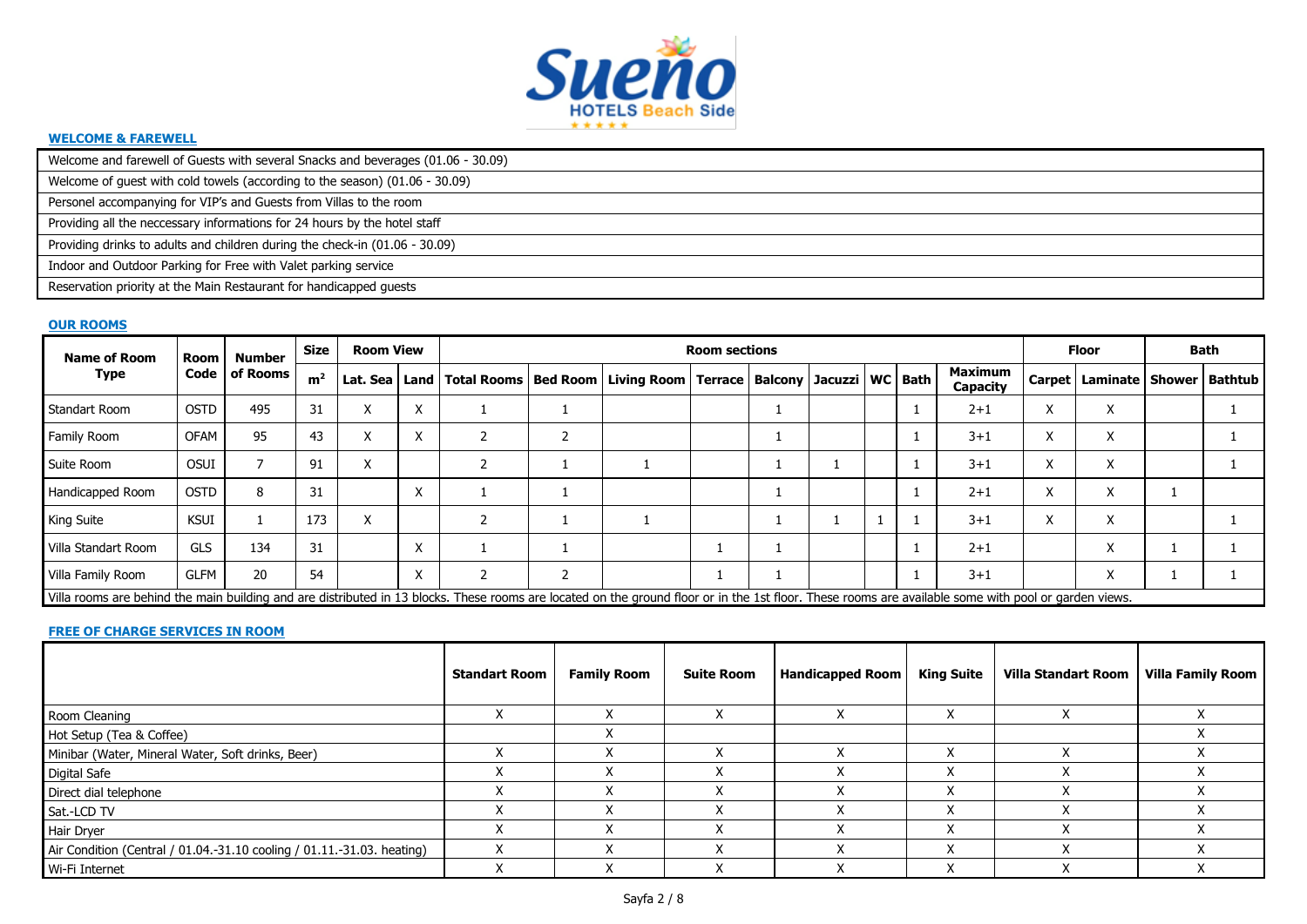

# **HONEYMOONERS**

Up-grade upon availability to higher room category

Fresh Flower arrangement at the room

Fruit basket and a bottle of sparkling wine in the room

First morning complimentary "continental breakfast" served in the room (Breakfast service time will be arranged via Guest Relations during C/In)

A complimentary dinner in one ala carte restaurant with decorated table and a bottle of sparkling wine service. (the date and the restaurant will be asked by Guest Relations during C/In for pre-booking)

%25 discount by massages at the SPA Center

Honeymoon room decoration (Roses, slippers, bathrobes etc.)

#### **FACILITIES**

| <b>Unit Name</b>           | <b>Place</b>         |                 | <b>Opening Times</b> |       | Capacity     | Free                    | <b>Extra</b> | <b>Description</b>                            |
|----------------------------|----------------------|-----------------|----------------------|-------|--------------|-------------------------|--------------|-----------------------------------------------|
| Main Lobby                 | Lobby                |                 | 24 hours             | 4.087 |              | X                       |              |                                               |
| Reception                  | Lobby                |                 | 24 hours             |       |              | X                       |              |                                               |
| Luggage carrier            | Lobby                |                 | 24 hours             |       |              | X                       |              |                                               |
| <b>Guest Relation</b>      | Lobby                | 08:30           | 00:00                |       |              | X                       |              |                                               |
| Cinema                     | Ground Floor         | 15:00           | 22:30                | 171   | 130 Person   | X                       |              | 2 times a day                                 |
| Amusement Park             | Outside              | 20:00           | 00:00                | 2.922 |              |                         | X            | Outside (depend on weather conditions)        |
| Amphitheater               | Outside              | 20:30           | 22:30                | 1.649 | 1.500 person | X                       |              | Outside                                       |
| Entertainment Center       | Ground Floor         | 16:00           | 00:00                | 1.035 |              |                         | X            | Indoor                                        |
| Shopping Center            | <b>Ground Floor</b>  |                 |                      | 339   |              |                         | X            | 7 Shops                                       |
| SPA Center                 | Ground Floor         | 08:00           | 20:00                | 900   |              | X                       |              | Treatments extra charge                       |
| VIP Spa Center             | Ground Floor         | 09:00           | 20:00                | 200   |              |                         | X            | Facility and Treatments extra charge          |
| <b>Fitness Center</b>      | <b>Ground Floor</b>  | 08:00           | 20:00                | 200   |              | X                       |              |                                               |
| Meeting Rooms              | Lobby & Ground Floor |                 |                      |       |              |                         | X            | 8 Meeting Rooms                               |
| Lollipop Kids Club         | Ground Floor         | 10:00           | 17:30                | 120   |              | X                       |              | Winter Indoor                                 |
| Lollipop Kids Club         | Outside              | 10:00           | 00:00                | 330   |              | X                       |              | Summer outdoor                                |
| Laundry & Dry Cleaning     | Ground Floor         |                 |                      | 534   |              |                         | X            |                                               |
| Planet Beach Club Pavillon | Beach                | 09:00           | 18:00                |       | 12 Pavillon  |                         | X            | with Service                                  |
| Pier                       | Beach                | 09:30           | 19:00                | 1.664 |              | X                       |              | with Bar (15.05 - 15.09)                      |
| Aquapark                   | Outside              | $10:00 - 12:00$ | $13:30 - 17:00$      | 500   |              | X                       |              | 8 slides                                      |
| Car Park                   | Garage               |                 | 24 hours             | 405   |              | X                       |              |                                               |
| <b>Medical Service</b>     | Ground Floor         |                 | 24 hours             | 77    |              |                         | X            | Doctor Visit times                            |
| Volleyball                 | Outside              |                 |                      |       |              | X                       |              | 1 Court                                       |
| Beach Volleyball           | Beach                |                 |                      |       |              | $\overline{\mathsf{x}}$ |              | 2 Courts                                      |
| <b>Basketball Court</b>    | Outside              |                 |                      |       |              | X                       |              | 1 Court                                       |
| Tennis Courts              | Outside              |                 |                      |       |              | X                       |              | 4 Hard courts                                 |
| Football Pitches           | Outside              |                 |                      |       |              |                         | X            | 2 x 90m*60m Gras & 1 x 45m*38m Artifical Gras |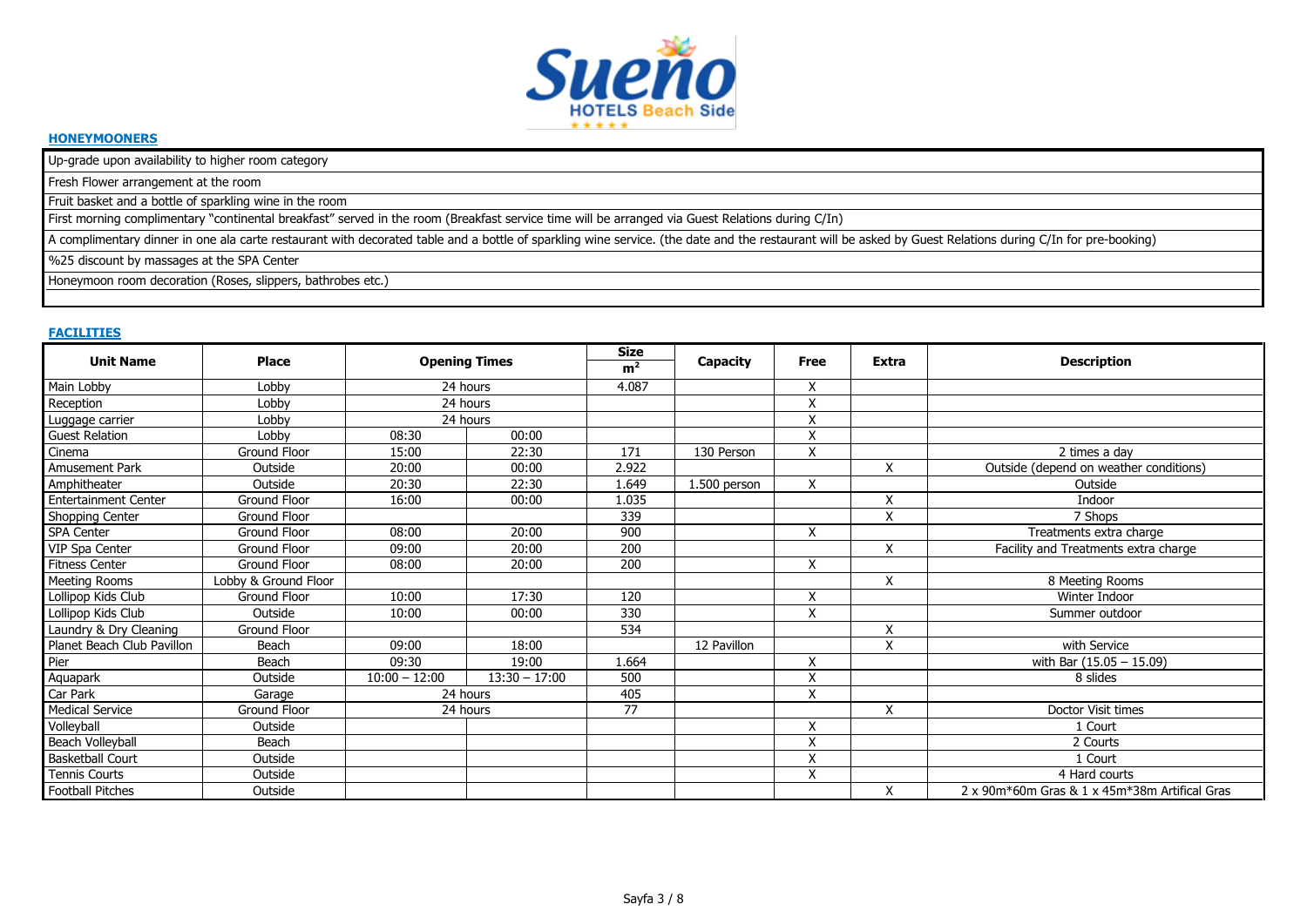

#### **MEAL SERVICES & RESTAURANTS**

| <b>Services</b>  | <b>Place</b>      | Menu           | <b>Opening Times</b> |       | Indoor Cap.  | <b>Outdoor Cap.</b> | <b>Description</b>                                                                                                                                                                              |
|------------------|-------------------|----------------|----------------------|-------|--------------|---------------------|-------------------------------------------------------------------------------------------------------------------------------------------------------------------------------------------------|
| <b>Breakfast</b> | Main Restaurant   | Open Buffet    | 07:00                | 10:00 | 1.207 person | 152 person          | Fresh Orange Juice                                                                                                                                                                              |
| <b>Breakfast</b> | Villas Restaurant | Open Buffet    | 08:00                | 10:00 | 72 person    |                     |                                                                                                                                                                                                 |
| Late Breakfast   | Main Restaurant   | Limited Buffet | 10:00                | 11:00 | 887 person   | 152 person          |                                                                                                                                                                                                 |
| Lunch            | Main Restaurant   | Open Buffet    | 12:30                | 14:30 | 722 person   |                     | Service                                                                                                                                                                                         |
| Dinner           | Main Restaurant   | Open Buffet    | 19:00                | 21:30 | 1.207 person | 152 person          | Service                                                                                                                                                                                         |
| Child Buffet     | Main Restaurant   | Open Buffet    | 19:00                | 20:00 | 93 person    |                     | International                                                                                                                                                                                   |
| Midnight Snack   | Main Restaurant   | Limited Buffet | 23:30                | 00:30 | 310 person   |                     |                                                                                                                                                                                                 |
| Night Snack      | Main Restaurant   | Limited Buffet | 00:30                | 07:00 | 310 person   |                     |                                                                                                                                                                                                 |
| Snack            | Beach Bar         | Limited Buffet | 12:30                | 14:30 | 128 person   |                     |                                                                                                                                                                                                 |
| Simit & Poğaça   | Café Türk         | Self Service   | 10:30                | 12:30 | 132 person   | 142 person          |                                                                                                                                                                                                 |
| Sueno Patisserie | Coffee House      | Self Service   | 11:00                | 19:00 | 152 person   |                     |                                                                                                                                                                                                 |
| Snack            | Villas Restaurant | A'la carte     | 12:30                | 15:00 | 72 person    |                     |                                                                                                                                                                                                 |
| Pizza            | Pizza Restaurant  | A'la carte     | 12:30                | 16:00 | 128 person   |                     |                                                                                                                                                                                                 |
| Food Court       | Side Street       | Self Service   | 12:30                | 16:00 |              |                     | Suschi, Chicken and Fish Tenders, Döner,<br>Meatball, Pita, Nudel, Pastry, Salat, Pita<br>bread, Burger, Sandwiches, baking<br>potatoes, French Fries, Milc Desserts, Ice<br>creme, Ethnic food |
| Food & Beverages | Room Service      | A'la carte     | 24 hours             |       |              |                     | Extra Charge                                                                                                                                                                                    |

**Note:** Some food courts may close earlier in Side Street.

# **A'la CARTE RESTAURANTS**

| <b>Unit Name</b> | <b>Place</b>             | Menu       |       | <b>Opening Times</b> | <b>Indoor Capacity</b> | <b>Outdoor Capacity</b> | <b>Description</b>      |
|------------------|--------------------------|------------|-------|----------------------|------------------------|-------------------------|-------------------------|
| Far East         | Main Building            | A'la carte | 19:00 | 21:00                | 60 person              |                         | Service Charge pp. 5.-€ |
| Mexican          | Main Building            | A'la carte | 19:00 | 21:00                | 60 person              |                         | Service Charge pp. 5.-€ |
| Italian          | Main Building            | A'la carte | 19:00 | 21:00                | 60 person              |                         | Service Charge pp. 5.-€ |
| Turkish          | Main Building            | A'la carte | 19:00 | 21:00                | 120 person             |                         | Service Charge pp. 5.-€ |
| Fish             | <b>Villas Restaurant</b> | A'la carte | 19:00 | 21:00                | 40 person              | 70 person               | Service Charge pp. 5.-€ |
| Barbegue         | Beach Bar                | A'la carte | 19:00 | 21:00                |                        | 120 person              | Service Charge pp. 5.-€ |

**Note:** 0-4 Kids for Free. Barbeque opening times (Date) 15.06.-15.09.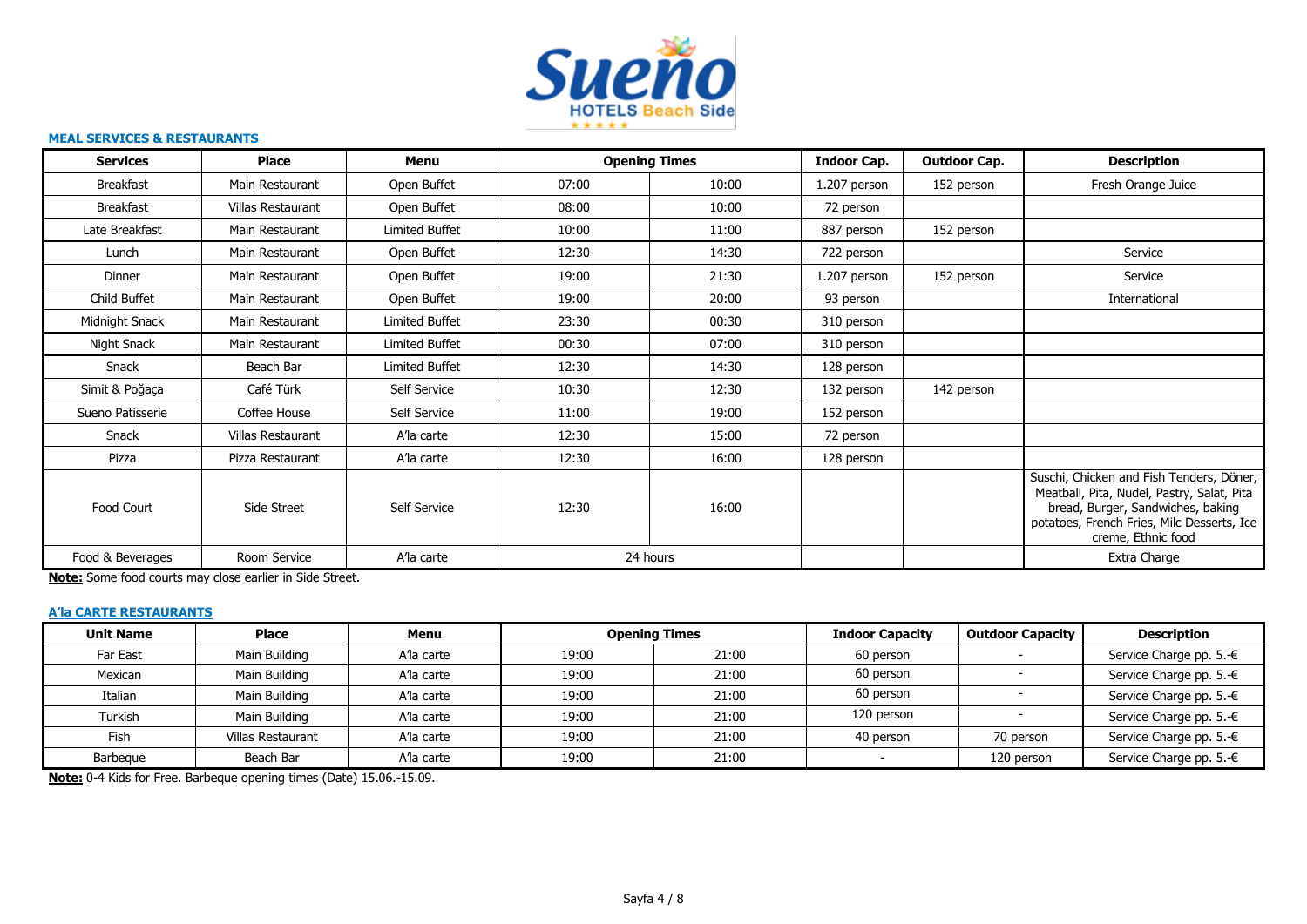

| <b>Unit Name</b>           | Place             |             | <b>Opening Times</b> | Capacity    | <b>Inclusive</b> | Extra     | <b>Description</b>                                          |
|----------------------------|-------------------|-------------|----------------------|-------------|------------------|-----------|-------------------------------------------------------------|
| Ada Bar (Lounge Bar)       | Lobby             |             | 24 hours             | 450 person  | X                |           | Local and some Import alcoholic/nonalcoholic and hot drinks |
| Palm Bar                   | Lobby             | 16:00       | 00:00                | 70 person   | X                |           | Local and some Import alcoholic/nonalcoholic drinks         |
| Coffee House               | Lobby             | 09:30       | 00:00                | 152 person  | X                |           | Hot drinks                                                  |
| <b>Bowling Bar</b>         | Ground Floor      | 16:00       | 00:00                | 30 person   | X                |           | Local and some Import alcoholic/nonalcoholic and hot drinks |
| Disco                      | Ground Floor      | 00:00       | 03:00                | 200 person  | X                |           | Local and some Import alcoholic/nonalcoholic drinks         |
| Café Türk                  | Ground Floor      | 08:30       | 00:00                | 350 person  | X                |           | Turkish Coffee & Tea                                        |
| Vitamin Bar                | <b>SPA Center</b> | 09:00       | 20:00                | 10 person   | X                |           | Local nonalcoholic and hot drinks                           |
| Meydan Pool Bar            | Pool side         | 09:30       | 00:00                | 60 person   | X                |           | Local and some Import alcoholic/nonalcoholic and hot drinks |
| Beach Bar                  | Beach             | 10:00       | 19:00                |             | ⋏                |           | Local and some Import alcoholic/nonalcoholic and hot drinks |
| Pier Bar $(15.05 - 15.09)$ | Pier              | 09:30-19:00 | 21:00-00:00          | 50 person   | X                |           | Local and some Import alcoholic/nonalcoholic and hot drinks |
| Hamak Bar                  | Villas            | 09:30       | 22:00                | 48 person   | X                |           | Local and some Import alcoholic/nonalcoholic and hot drinks |
| Luna Bar                   | Amusement Park    | 20:00       | 00:00                |             | X                |           | Nonalcoholic and hot drinks                                 |
| Planet Beach Club          | Beach             | 09:00-18:00 | 22:30-00:00          | 12 Pavillon |                  | $\lambda$ | Local and some Import alcoholic/nonalcoholic and hot drinks |

Local / import drinks and nonalcoholic drinks: Soft & Hot Drinks, Beer, Yoghurt Milk, Turkish Coffee, Raki, Vermouth & Tequila sorts, Irish Cream Liquer, Cin, Vodka, Rum, Cognac, Whisky. Some import drinks are served at certain bars.

# **MINIBAR**

**BARS**

| Bier (4 box)                                       | Cola Light (1 box) | (2 boxes)<br><b>SDITTE</b> | Soda (2 bottles) | boxes)<br>Coca Cola | Fanta<br>. (2 boxes) | Water<br>(2 bottles) |  |
|----------------------------------------------------|--------------------|----------------------------|------------------|---------------------|----------------------|----------------------|--|
| Nata: The contents of the miniber is sheeled deily |                    |                            |                  |                     |                      |                      |  |

**Note:** The contents of the minibar is checked daily.

## **MEETING ROOMS**

| <b>Name</b>        | m <sup>2</sup> | Height | <b>Theater</b> | <b>Class</b> | -U-<br><b>Shape</b> | <b>Banguet</b><br>Rectangular |       | <b>Banquet   Cocktail</b> | <b>Name</b>               | m <sup>2</sup> | Height | <b>Theater</b>         | <b>Class</b> | -U-<br><b>Shape</b> | Banguet<br>Rectangular | <b>Banquet</b> | Cocktail               |
|--------------------|----------------|--------|----------------|--------------|---------------------|-------------------------------|-------|---------------------------|---------------------------|----------------|--------|------------------------|--------------|---------------------|------------------------|----------------|------------------------|
| Cınar Ball<br>Room | $1.300 + 200$  | 6,5 m  | 1.800          | 1.200        | 300                 | 1.500                         | 1.100 | 2.050                     | Ladin                     | 1.200          | 4      | 1.100                  | 800          | 200                 | 900                    | 700            | 1.300                  |
| Cınar 1            | 400            | 6,5 m  | 400            | 300          | 80                  | 300                           | 200   | 550                       | Göknar                    | 80             | 4      | 100                    | 50           | 40                  | 50                     | 50             | 100                    |
| Cinar 2            | 450            | 6,5 m  | 600            | 400          | 150                 | 400                           | 300   | 600                       | Mese                      | 94             | 4      | 110                    | 70           | 40                  | 50                     | 50             | 120                    |
| Cınar 3            | 450            | 6,5m   | 600            | 400          | 150                 | 400                           | 300   | 600                       | Yeşilçam                  | 60             | 4      | 70                     | 30           | 20                  | 30                     | 30             | 70                     |
| Sedir              | 145            | 4      | 180            | 120          | 60                  | 120                           | 100   | 180                       | <b>Business</b><br>Center | 75             | 4      | $\lambda$<br>$\lambda$ |              | $\lambda$           |                        | X              | $\lambda$<br>$\lambda$ |
| Ardıç              | 106            |        | 150            | 60           | 50                  | 70                            | 60    | 150                       | Foyer<br>(Lobby)          | 1.000          | 4      |                        |              |                     |                        |                |                        |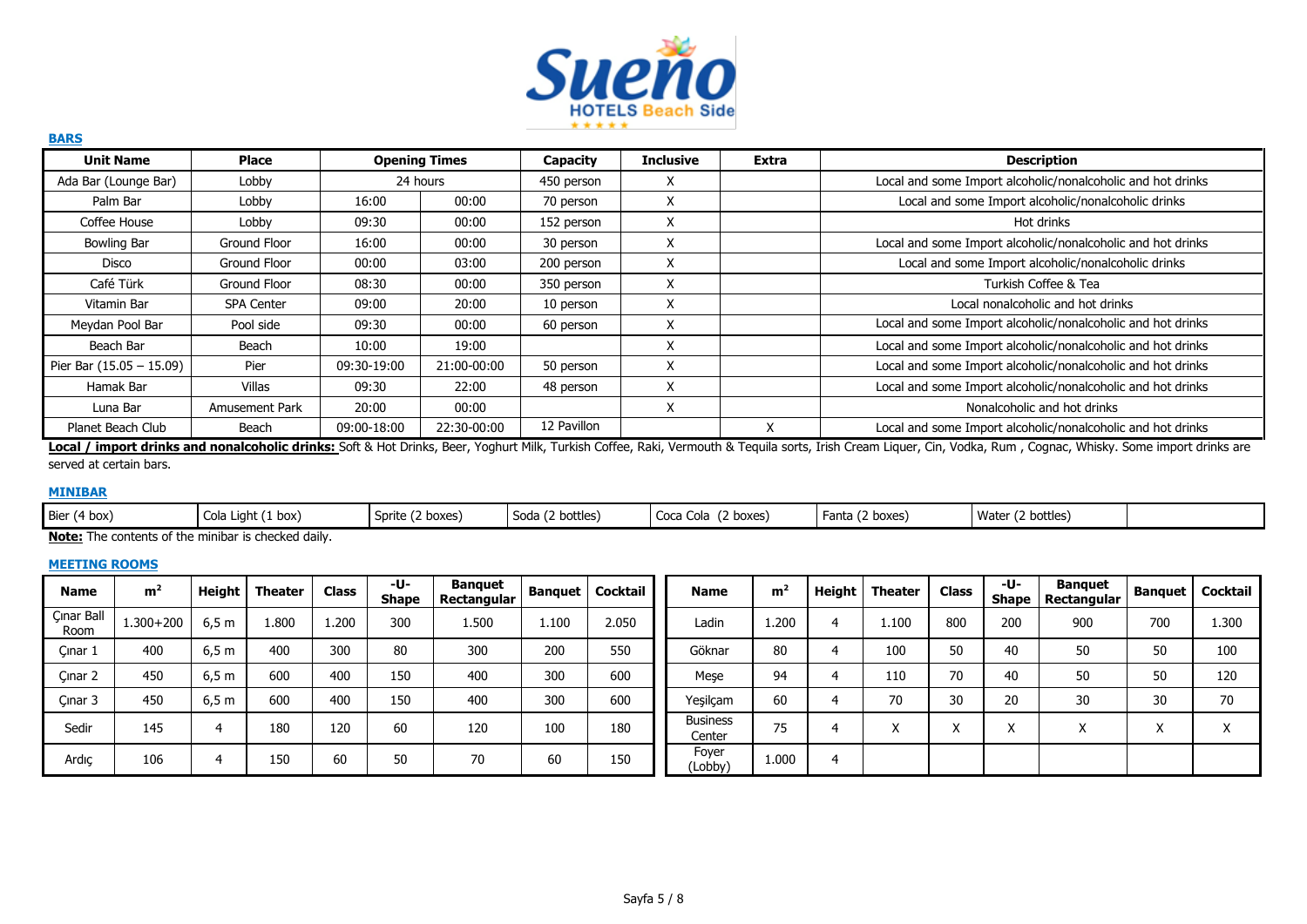

# **SWIMMING POOLS**

| Pool                 | <b>Place</b>      | Size $m2$ | Depth     | <b>Fresh Water</b> | Outdoor  | <b>Indoor</b> | Cover | <b>Heated</b> | <b>Slides</b> |
|----------------------|-------------------|-----------|-----------|--------------------|----------|---------------|-------|---------------|---------------|
| <b>Aktivity Pool</b> | Outside           | 909       | 1,40 cm   | X                  | X        |               |       |               |               |
| Relax Pool           | Outside           | 334       | 1,40 cm   | X                  | X        |               |       |               |               |
| Cave Pool            | Outside           | 275       | 1,40 cm   | X                  | X        |               |       |               |               |
| Terrace Pool         | Outside           | 275       | 1,40 cm   | X                  | X        |               |       |               |               |
| Terrace Pool $-1$    | Outside           | 305       | $1,40$ cm | X                  | $\times$ |               |       |               |               |
| Child Pool           | Outside           | 190       | 35 cm     | X                  | X        |               |       |               | 3 slides      |
| Villas Pool          | Outside           | 2.660     | 1,40 cm   | X                  | X        |               |       |               |               |
| Villas Pool $-1$     | Outside           | 681       | $1,40$ cm | X                  | $\times$ |               |       |               |               |
| Villas Child Pool    | Outside           | 51        | 35 cm     | X                  | X        |               |       |               |               |
| <b>Indoor Pool</b>   | <b>SPA Center</b> | 373       | 1,40 cm   | X                  |          | X             |       |               |               |
| Indoor Child Pool    | <b>SPA Center</b> | 23        | 35 cm     | X                  |          | X             |       |               |               |
| Aquapark             | Outside           | 567       | $1,20$ cm | X                  | Χ        |               |       |               | 8 slides      |

**Note:** Outdoor Swimming Pools are closed in Winter season.

# **SPA & WELLNESS SPA & MELLNESS** SPORTS ACTIVITIES

| 225 m <sup>2</sup> Indoor Pool | 30 m <sup>2</sup> Indoor Child<br>Pool | 1 VIP Section     | l Fitness Center                   | 1 Vitamin Bar                                |                   | Animation                                 | Sport<br>Tournaments              | Mountain<br>bike Tours            | Water<br>Gymnastic  | Boccia          | Dart                  |
|--------------------------------|----------------------------------------|-------------------|------------------------------------|----------------------------------------------|-------------------|-------------------------------------------|-----------------------------------|-----------------------------------|---------------------|-----------------|-----------------------|
| 2 Steam Bath                   | 2 Sauna                                | 2 Turkish Bath    | Massage Rooms                      | <b>Treatment Rooms</b>                       |                   | Beach Games                               | Tennis<br>Equipment               | Nordic<br>walking<br><b>Tours</b> | Water<br>Volleyball | Step            | Pilates               |
| 2 Changing Rooms               | 2 Relax Area                           |                   |                                    |                                              | Free of<br>Charge | Pool Games                                | <b>Tennis Courts</b>              | Cafe Games                        | Waterball           | Aerobic         | Stretching            |
| <b>Free of Charge</b>          | Turkish Bath                           | Sauna             | Steam Bath                         | Changing Rooms                               |                   | Olympic Games<br>$(1 \times \text{Week})$ | Tennis<br>Lessons<br>(off 4 pers) | <b>Fitness</b><br>Center          | Beach<br>Volleyball | Basketball      | Lollipop Kids<br>Club |
|                                | <b>Indoor Pool</b>                     | Indoor Child Pool | <b>Fitness Center</b>              | Relax Area                                   |                   | Shooting<br>(Air-gun)                     | Archery                           | Mini<br>Football                  | Mini Golf           | Table<br>Tennis | Shuffleboard          |
|                                | Turkish Bath                           | Sauna             | Steam Bath                         | Adventure Shower                             | <b>Extra</b>      | Private Tennis<br>Lesson                  | Electronic<br>Games               |                                   |                     |                 |                       |
| <b>Extra Charge</b>            | <b>VIP Section</b>                     | Vitamin Bar       | Massage & Body-<br>Care Treatments | Massage (with Jacuzzi)<br>& Salt & Ice Rooms | Charge            | 2 Football<br><b>Fields</b>               | Tennis &<br>Football<br>Lighting  |                                   |                     |                 |                       |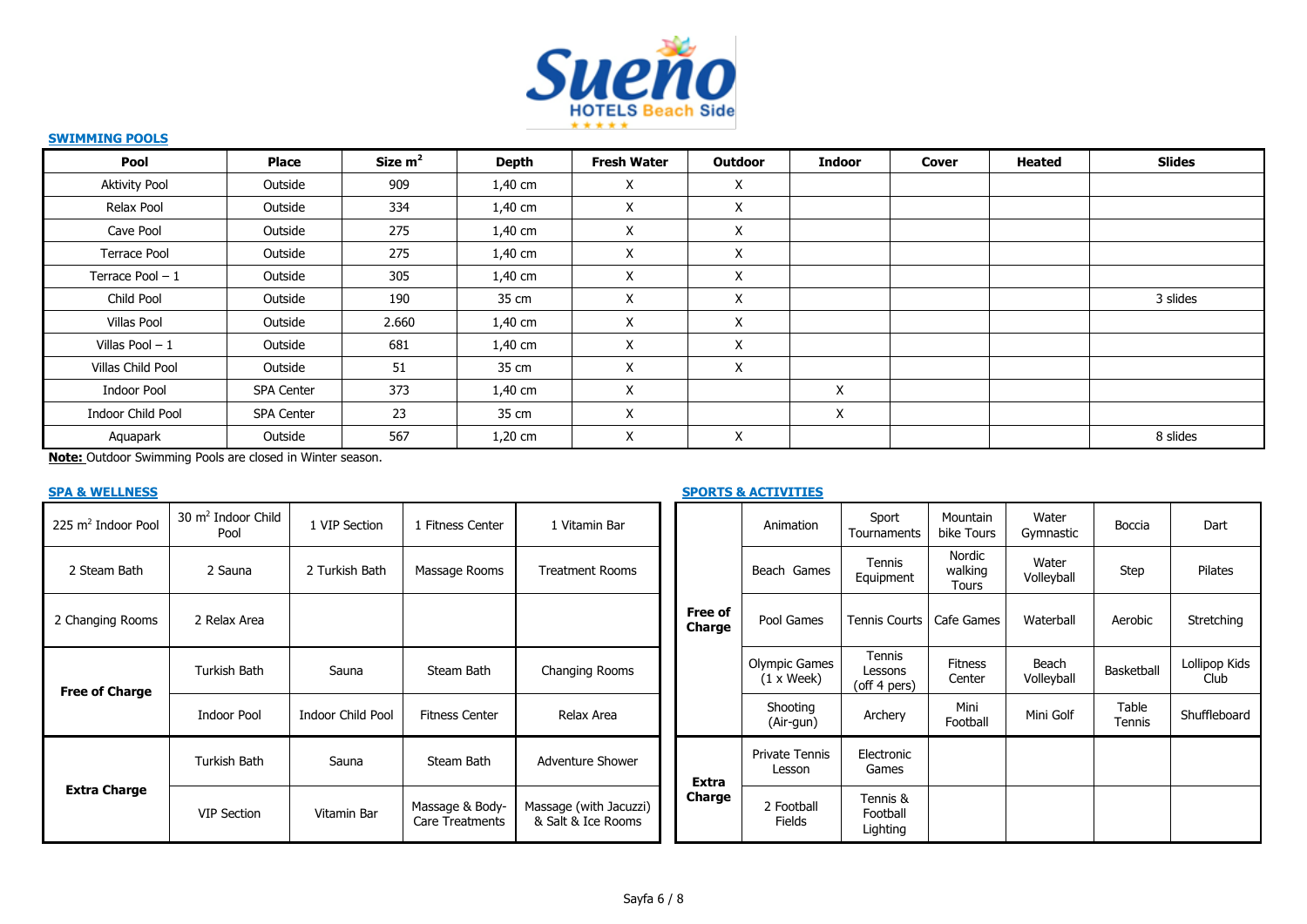

| <b>LOLLIPOP KIDS CLUB</b>                              |                                                   | <b>PAVILLONS &amp; BEACH</b>                              |                                                                 |
|--------------------------------------------------------|---------------------------------------------------|-----------------------------------------------------------|-----------------------------------------------------------------|
| *04-12 Age Kids Club                                   | *Between 01.05 - 30.09 Lolli Town (extra charge)  | <b>Pavillon (Planet Beach Club)</b>                       | Beach                                                           |
| $*13-16$ Age Teenage Club (01.06 - 01.09)              | *Babysitter service (extra charge and at 01 year) | $\mathsf{I}^*$ 12 Pavillon Units                          | *Working hours Life Guard $09:00 - 19:00$                       |
| *Kids Cinema                                           |                                                   | <b>*Working hours 09:00 - 18:00</b>                       | *Distance to hotel is 0 meter.                                  |
| *Aktivity Room (Painting)                              |                                                   | *Service is available by reservation from Guest           | *Shallow and fine Sandy Beach                                   |
| *Playground                                            |                                                   | Relation.                                                 | *260 meter length private Beach                                 |
| *Mini Disco                                            |                                                   | <sup>*</sup> Hotel Staff will be glad to provide food and | *WC, shower, chancing rooms                                     |
| *Baby Trolley (Rent a Car Extra Charge)                |                                                   | beverage service.                                         | *Beach towels, beach sunblinds and sun beds                     |
| *Lollipop Kids Club Service hours can change according |                                                   |                                                           | are free of charge                                              |
| the season.                                            |                                                   |                                                           | <sup>1</sup> *Pier size of 1.664 m <sup>2</sup> (15.05 – 15.10) |

#### **ENTERTAINMENT**

| <b>Free of Charge</b> | Pool Games                  | Beach Games          | Night Shows             | Concerts (some Months) | Live Music            |  |
|-----------------------|-----------------------------|----------------------|-------------------------|------------------------|-----------------------|--|
|                       | Open Air Disco              | <b>Olympic Games</b> | Concept Party's         | Daily Tournaments      |                       |  |
| <b>Extra Charge</b>   | <b>Entertainment Center</b> | Carousel             | Billard                 | Bowling (4 Line)       | Rodeo                 |  |
|                       | Play Station                | Table Football       | <b>Electronic Games</b> | Atari Games            | <b>Amusement Park</b> |  |
|                       | Ferris wheel                | Mini Roller Coaster  | Auto Scooter            | Mini Go - Cart         | <b>Discovery</b>      |  |

**Note:** Shows between 01.05 - 15.10.

# **AQUAPARK**

| <b>Free of Charge</b> | Bugi Bugi (80 m)      | Hillside (30 m) | Phantom Sarı (30 m) | Three Carpet (30 m) |  |
|-----------------------|-----------------------|-----------------|---------------------|---------------------|--|
|                       | Pipe $(26 \text{ m})$ | Kamikaze (70 m) | Phantom Mavi (30 m) | Witches Bowl (14 m) |  |